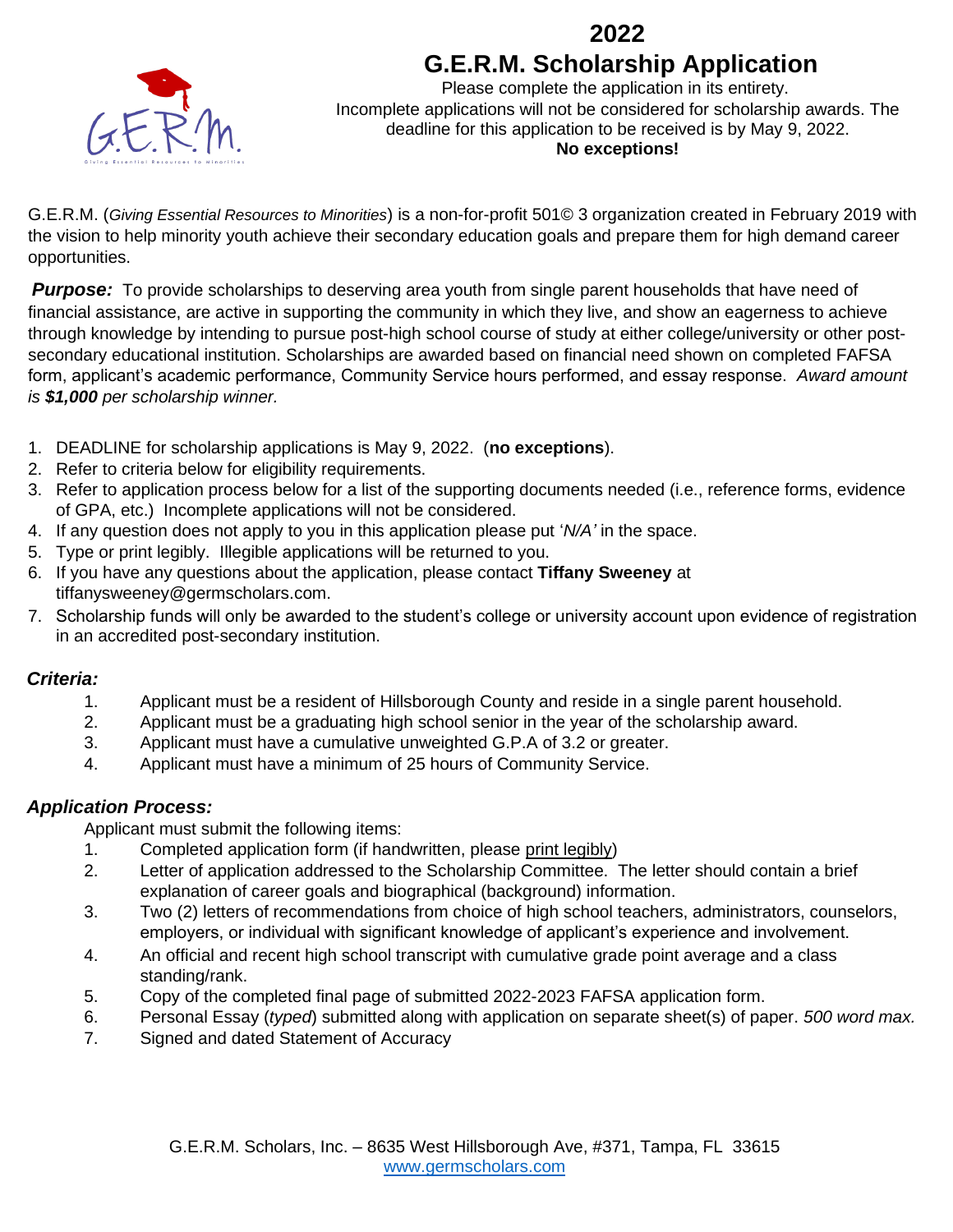

Please complete the application in its entirety. Incomplete applications will not be considered for scholarship awards. The deadline for this application to be received is by May 9, 2022. **No exceptions!**

Please mail complete application to: G.E.R.M. Scholars, Inc. ATTN: Scholarship Committee 8635 West Hillsborough Ave, #371 Tampa, FL 33615

*Deadline* for the application is **Monday, May 9, 2022**. Applications postmarked after this date will **not** be considered.

| Please type or print your answers. If application is illegible it will be disqualified. |                                                                                                                                                      |                                       |                              |                              |  |  |
|-----------------------------------------------------------------------------------------|------------------------------------------------------------------------------------------------------------------------------------------------------|---------------------------------------|------------------------------|------------------------------|--|--|
| 1.                                                                                      | Last Name:                                                                                                                                           |                                       | First Name:                  |                              |  |  |
| 2.                                                                                      | <b>Mailing Address:</b>                                                                                                                              |                                       |                              |                              |  |  |
|                                                                                         | City:                                                                                                                                                |                                       | ZIP:<br>State: <b>State:</b> |                              |  |  |
| 3.                                                                                      | Email:                                                                                                                                               |                                       |                              |                              |  |  |
| 4.                                                                                      | Daytime Telephone Number: ( )                                                                                                                        |                                       |                              |                              |  |  |
| 5.                                                                                      | Date of Birth: Month                                                                                                                                 | Day and the Day and the United States | Year                         |                              |  |  |
| 6.                                                                                      | <b>Current High School:</b>                                                                                                                          |                                       |                              | Number of years<br>attended: |  |  |
| 7.                                                                                      | I will be attending the following school in the Fall of 2022:                                                                                        |                                       |                              |                              |  |  |
|                                                                                         |                                                                                                                                                      |                                       |                              |                              |  |  |
| 8.                                                                                      | I will be entering the above-mentioned school as a: (Circle one)                                                                                     |                                       |                              |                              |  |  |
|                                                                                         | Freshman<br>Sophomore                                                                                                                                | Junior<br>Senior                      |                              |                              |  |  |
| 9.                                                                                      | Grade Point Average (GPA): ______________ (On an unweighted 4.0 scale)<br>Attach proof of GPA. Your most recent official school transcript required. |                                       |                              |                              |  |  |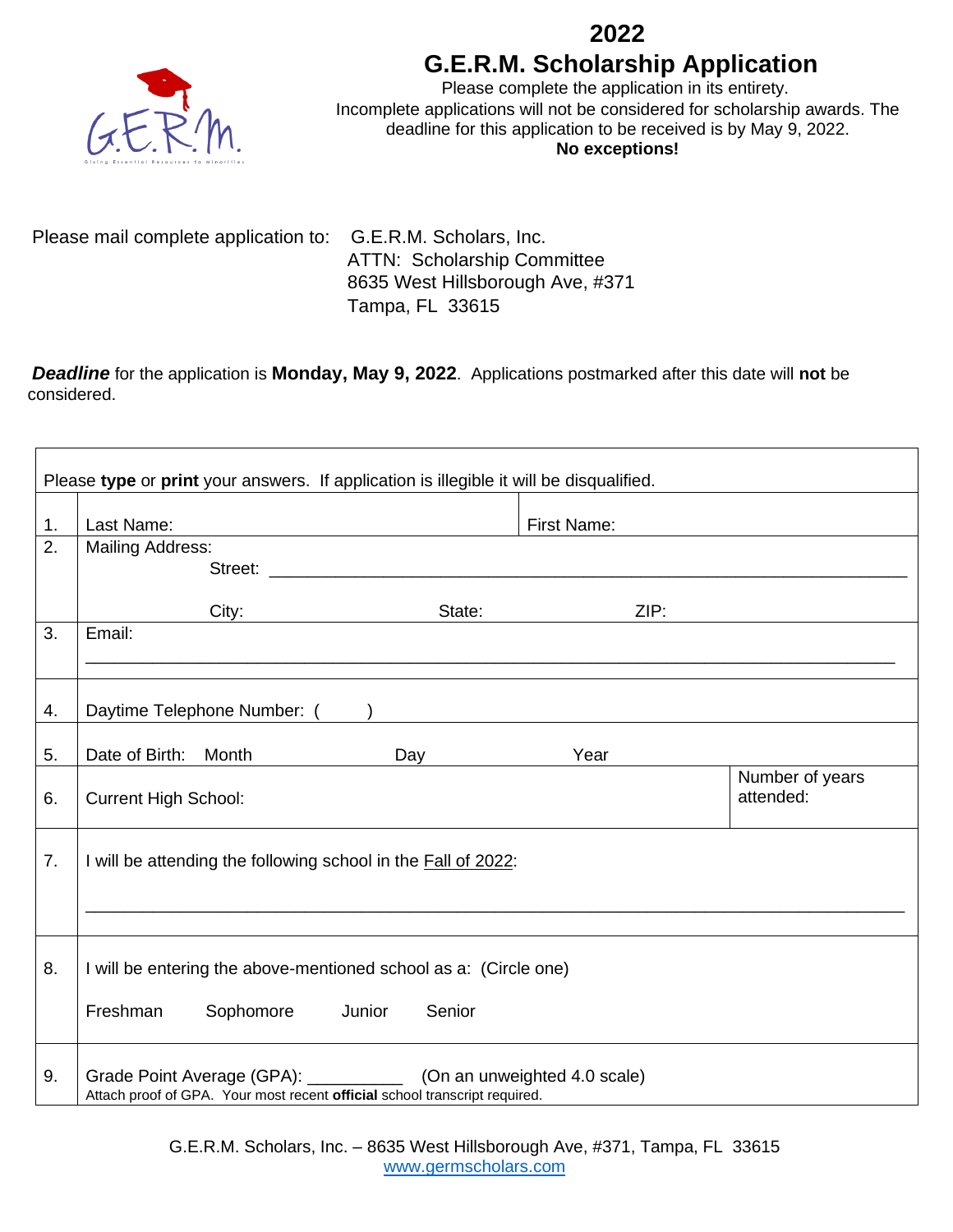

.

### **2022 G.E.R.M. Scholarship Application**

Please complete the application in its entirety. Incomplete applications will not be considered for scholarship awards. The deadline for this application to be received is by May 9, 2022. **No exceptions!**

| 10. | ACT Score:<br>0r<br>A copy of your ACT or SAT score sheet on official high school transcript is required.<br>SAT Score: __________ |  |  |
|-----|------------------------------------------------------------------------------------------------------------------------------------|--|--|
| 11. | Name & address of parent or legal guardian: Use reverse side of application if you need more space.<br>Name:                       |  |  |
|     | Sisters                                                                                                                            |  |  |

| 12. | Name and city of other high schools attended:                                | Number of years attended: |  |  |  |
|-----|------------------------------------------------------------------------------|---------------------------|--|--|--|
|     |                                                                              |                           |  |  |  |
| 13. | What major and/or minor do you plan to study as you continue your education? |                           |  |  |  |
|     |                                                                              |                           |  |  |  |
|     |                                                                              |                           |  |  |  |
|     |                                                                              |                           |  |  |  |
|     | Comments:                                                                    |                           |  |  |  |
|     |                                                                              |                           |  |  |  |
|     |                                                                              |                           |  |  |  |
|     |                                                                              |                           |  |  |  |
|     |                                                                              |                           |  |  |  |

**Use an additional sheet if you need more room to list educational goals, academic honors and community service activities as requested in items 14, 15, 16, & 17.**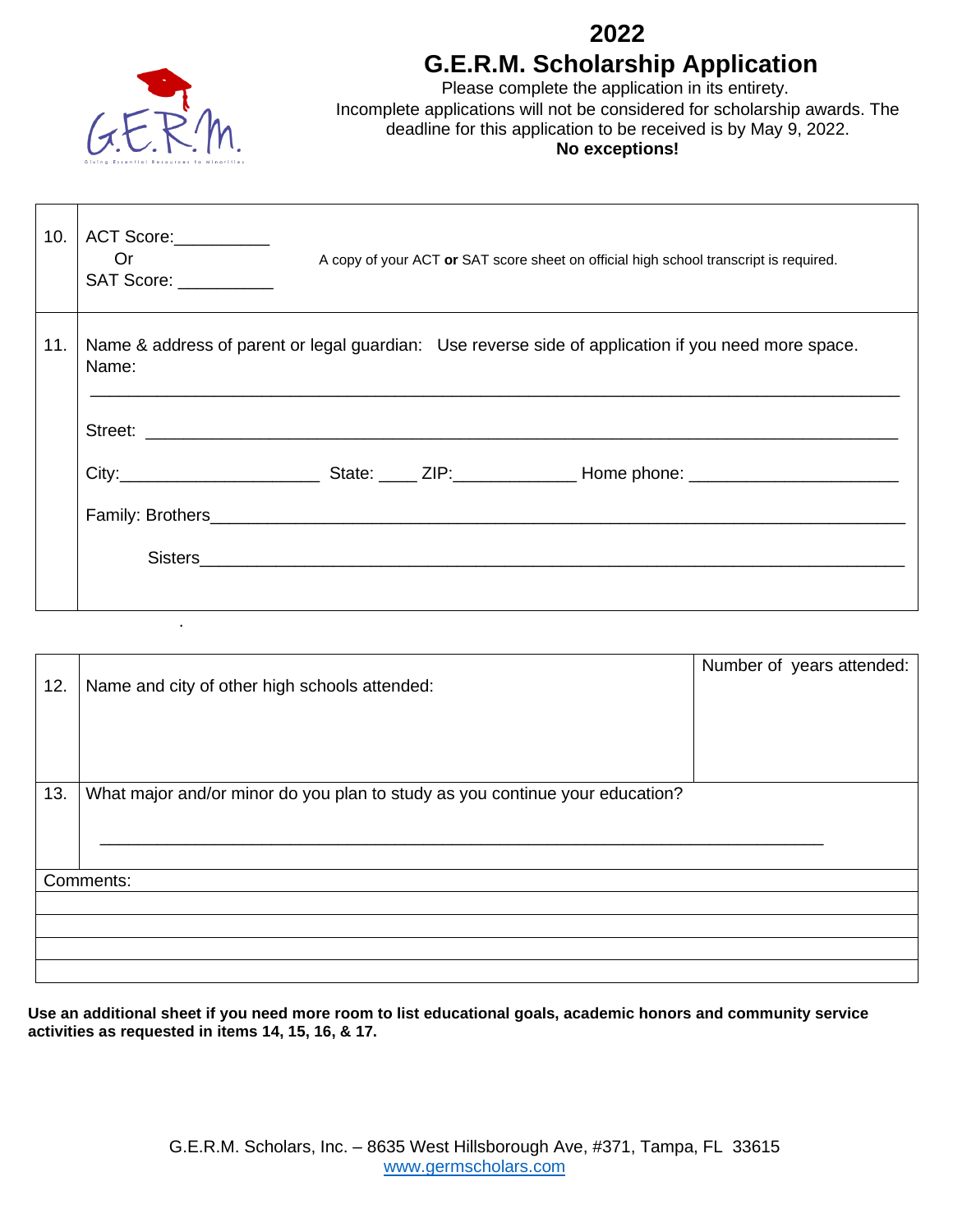

Please complete the application in its entirety. Incomplete applications will not be considered for scholarship awards. The deadline for this application to be received is by May 9, 2022. **No exceptions!**

14. What are your educational and professional goals and objectives?

15. List your academic honors, awards and membership activities while in high school:

16. List your community service activities, hobbies, outside interests, and extracurricular activities: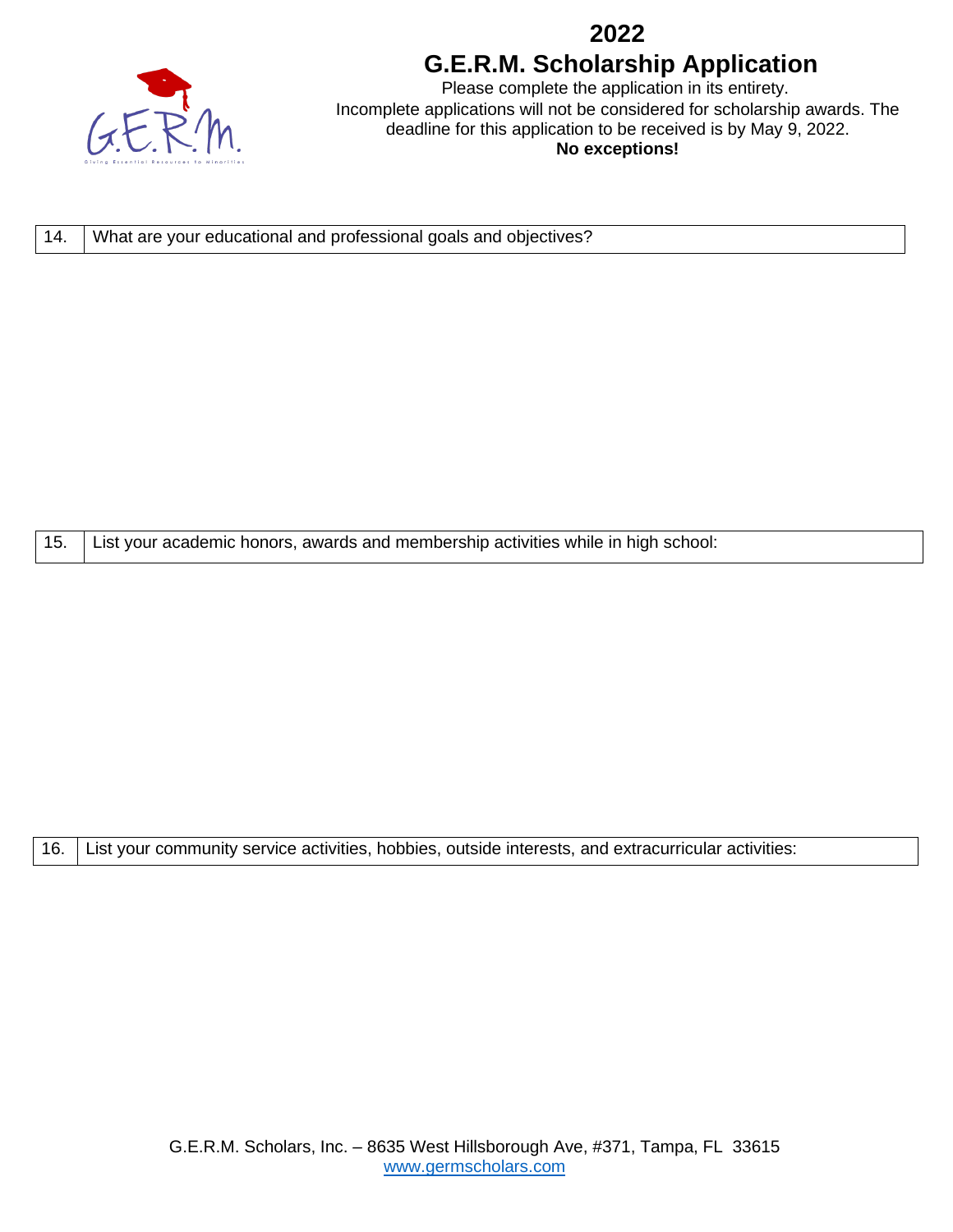

Please complete the application in its entirety. Incomplete applications will not be considered for scholarship awards. The deadline for this application to be received is by May 9, 2022. **No exceptions!**

| 17. | Personal Essay - Please answer the following question (500 word max):<br>Describe a time you failed, what you learned from it, and how you will apply that lesson learned in the future. |           |                                                                                                                                                                                                                                                                               |  |  |  |  |
|-----|------------------------------------------------------------------------------------------------------------------------------------------------------------------------------------------|-----------|-------------------------------------------------------------------------------------------------------------------------------------------------------------------------------------------------------------------------------------------------------------------------------|--|--|--|--|
|     | Submit your response on an additional sheet with this application.                                                                                                                       |           |                                                                                                                                                                                                                                                                               |  |  |  |  |
|     |                                                                                                                                                                                          |           |                                                                                                                                                                                                                                                                               |  |  |  |  |
| 18. | The following items must submitted with this application in order for the application to qualify to be<br>A.<br>reviewed by the scholarship committee.                                   |           |                                                                                                                                                                                                                                                                               |  |  |  |  |
|     | Your application will be disqualified if these items are not submitted with this application.<br>В.                                                                                      |           |                                                                                                                                                                                                                                                                               |  |  |  |  |
|     | C.                                                                                                                                                                                       |           | Circle "YES" or "NO" to be sure you have included each item as required.                                                                                                                                                                                                      |  |  |  |  |
|     | <b>YES</b>                                                                                                                                                                               | <b>NO</b> | Two (2) reference letters. Return these completed letters in a sealed envelope from your<br>teachers, coach, community leader or work supervisor.                                                                                                                             |  |  |  |  |
|     | <b>YES</b>                                                                                                                                                                               | <b>NO</b> | Proof financial need and single parent household. A copy of the completed portion of the<br>student's submitted 2022-2023 FAFSA form.                                                                                                                                         |  |  |  |  |
|     | <b>YES</b>                                                                                                                                                                               | <b>NO</b> | Most recent <i>official</i> high school transcript. Photocopies of your transcript are not<br>acceptable.                                                                                                                                                                     |  |  |  |  |
|     | <b>YES</b>                                                                                                                                                                               | <b>NO</b> | <b>Personal Essay</b> attached on separate sheet(s) of paper. 500 word max.                                                                                                                                                                                                   |  |  |  |  |
|     | <b>YES</b>                                                                                                                                                                               | <b>NO</b> | Documented Community Service. Proof of hours must be shown on either: a) Official<br>letterhead of organization/company where service was performed, b) Official high school<br>transcript, or c) Copy of the Volunteer Service Work Hours Log to be used for Bright Futures. |  |  |  |  |
|     | <b>YES</b>                                                                                                                                                                               | <b>NO</b> | <b>Signed and Dated Statement of Accuracy</b>                                                                                                                                                                                                                                 |  |  |  |  |
|     |                                                                                                                                                                                          |           |                                                                                                                                                                                                                                                                               |  |  |  |  |